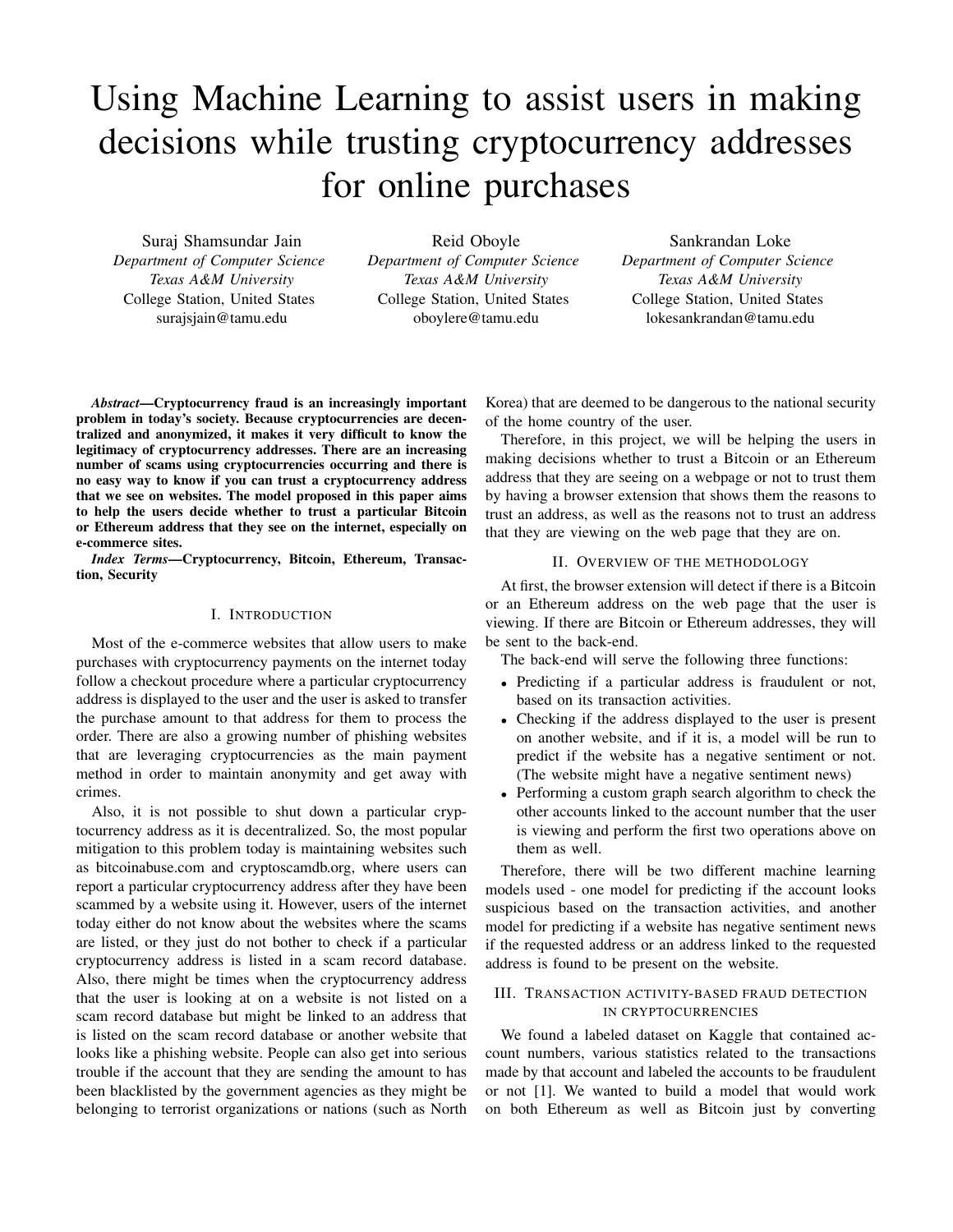the currency values using the exchange rates. Therefore, we trained a random forest classifier with 100 estimators and a maximum depth of 10 to predict if an account is fraudulent or not, based on the details of the account provided.

# *A. Description of the dataset and training the model to predict Ethereum fraud*

The dataset contained many features that are present on Ethereum accounts and not Bitcoin. This is because Ethereum supports smart contracts and Ethereum users can also hold and make transactions in other ERC20 tokens launched by organizations or communities for interacting with their smart contracts, whereas this is not possible with Bitcoin. So, we trained our first model by only considering the features in Ethereum that are common to Bitcoin. These features include the basic transaction summary statistics such as average time between the outgoing transactions, the average time between the incoming transactions, the time difference between the first and the last transactions (to tell how long the account has been active for), the number of unique addresses that the account has made incoming and outgoing transactions with, the current balance in the account, and the minimum, maximum and the average amounts for the incoming and outgoing transactions.

## *B. Testing the model's flexibility to also detect Bitcoin fraud*

The free Bitcoin APIs from blockchain.com and python blockchain packages were used to get the input features required for the model to make the predictions. Scripts were written to generate the values for the features required by the model when a bitcoin address is provided to it. Then, the features that involved Bitcoin currency values were converted into Ethereum values using the exchange rate.

When it comes to testing the model, we downloaded the "Bitcoin Heist ransomware" dataset from UCI and clustered the data using k-means classification. We had planned to use the Bitcoin wallet addresses from the Bitcoin Heist dataset, use blockchain.com's API and the custom scripts to get the features required by the first model, classify the wallet addresses to be fraudulent or not using the first model, and compare the labels generated by the first model to the cluster that the address is associated with using k-means. However, when it comes to blockchain.com's API to get the required account properties, the free version of the API had a limit to the number of requests that could be made to it by a particular IP address within a given timeframe, after which it would block the IP address from making the API calls for a while. Therefore, we had to use a python package to collect the transaction data on cryptocurrencies.

## IV. CHECKING THE PRESENCE OF THE WALLET ADDRESS ON WEBSITES OTHER THAN THE ONE THAT THE USER IS LOOKING AT

To do this for Bitcoin, we came across a website called bitcoinwhoswho.com. This website does not have an API but, if we enter the wallet address in the search bar of the website, it walks us to a page whose URL will be like www.bitcoinwhoswho.com/address/<searchAddress>/. Therefore, we used the urllib in Python and read the contents of the webpage and extracted URLs of the website appearances from the table in the resulting webpage of bitcoinwhoswho.com using beautifulsoup. After extracting the URLs, we got the HTML webpage content for each URL using urllib. After getting the HTML content of the web pages, we used beautifulsoup again to remove all the HTML tags to get the content of the website.

## *A. Sentiment analysis on the web-page contents*

We then perform sentiment analysis on it using the NLTK library. NLTK already has a built-in, pretrained sentiment analyzer called VADER (Valence Aware Dictionary for sEntiment Reasoning). We used VADER to determine the sentiment of the contents of the website. We extracted the sentiment analysis for each webpage's 'title' and 'body' sections separately. The sentiment analysis of the body is done by aggregating all the sentiment analysis scores (non-zero negative scores and non-zero positive scores) of each sentence in the body section. NLTK tokenizer and Regex filters were used to separate individual sentences. If the negative score in either of the 'title' or 'body' sections crosses a threshold, we flag the site to the user. Since VADER is pretrained, you can get results more quickly than with many other analyzers.

We tested the contents of the webpage against this sentiment classification model. If the webpage is a news article and it's negative, it means that it might be dangerous for the user to send money to the address. The positive and negative scores obtained from the model lie between 0 and 1. With the thresholds as 0.1 for the title section and 0.3 for the body section, we were able to identify almost all such websites.

## V. EXPLORING RELATED WALLET ADDRESSES USING GRAPH SEARCH ALGORITHMS AND PROVIDING THE CONFIDENCE SCORE TO THE USER

For Bitcoin, we can get the transactions associated with a wallet address that can be found using python blockchain packages. For Ethereum, we can use the APIs provided by etherscan.io to get the transactions associated with an account.

We perform a controlled depth-limit search by selecting neighboring addresses in order of the total amount transacted between the accounts and do a depth-first search on the selected neighbor. For production purposes, the code will be made open-source and if any businesses want to put it to production, they can set the depth to be explored as well as the total number of transactions to consider per address, based on the computing power of the servers.

Whenever we come across a new address, we run the first model to determine if it is fraudulent, based on transactions that it has made, and after that, we check for its presence on other web pages across the internet. If any of the linked addresses in the search are present on any other websites and the website is found to be legitimate or contains an article with a positive sentiment (ex: a travel blog where the author has asked for donations in Bitcoin), we assign a positive score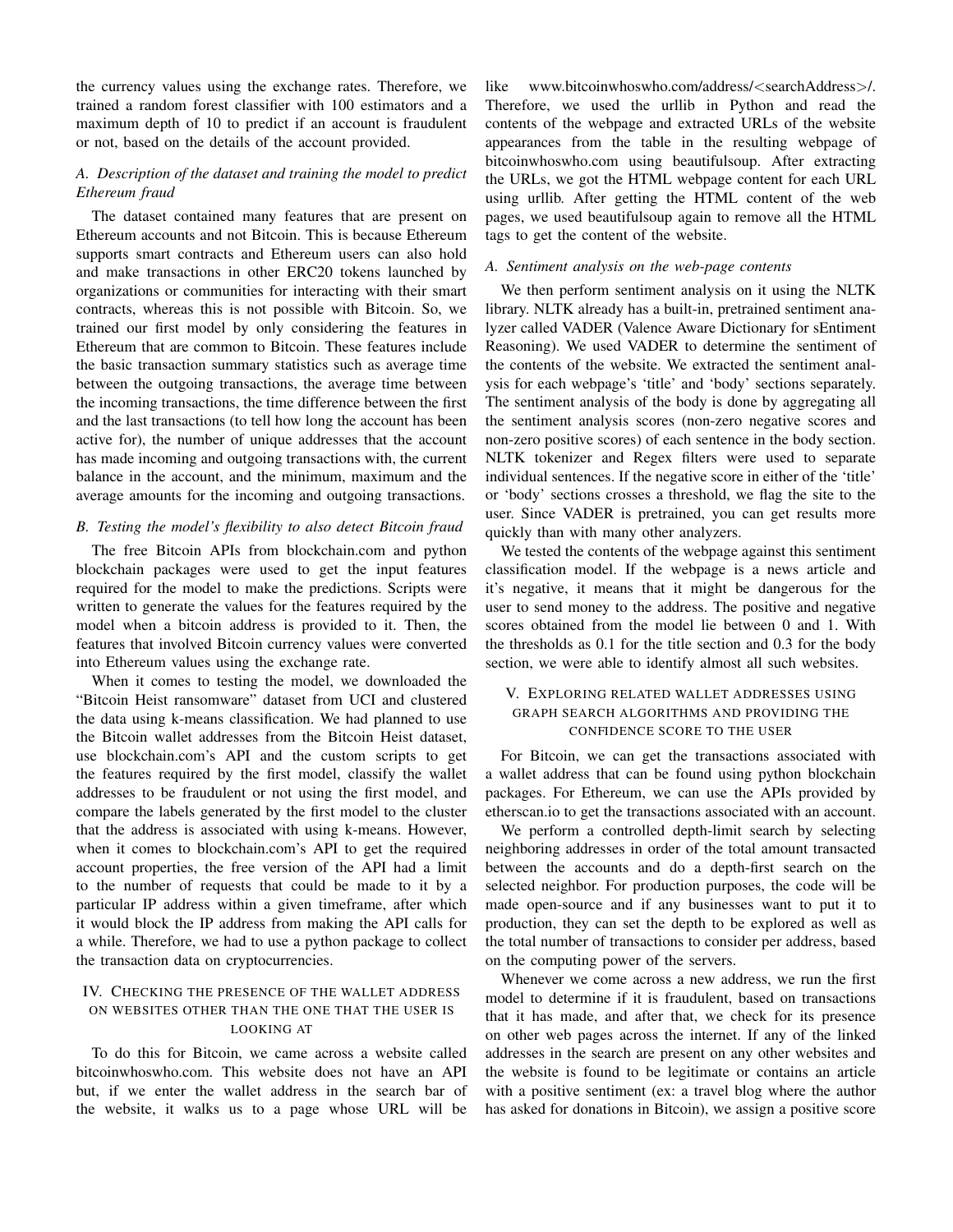to search. But if we come across a website that is determined to be a phishing website, we assign a negative score to the search and alert the user about it.

In the end, we display all the links of the wallet address that the user is looking at, the other websites that the address that they are looking at may be related to, as well as if the other websites are good or bad. In the future, this will be displayed on the browser extension so that the user can also look at the other related websites and then decide whether to trust the wallet address or not.

## VI. RESULTS

## *A. Testing the model on Ethereum Fraud*

20% of the dataset was reserved for testing the model, and the model has an accuracy of 94.66%, a precision of 95.04% and a recall of 98.31% on the test dataset containing Ethereum addresses. The confusion matrix for the model's performance on the test set is shown in the figure 1 and the detailed classification report is shown in figure 2.

#### *B. Testing the Model on Bitcoin Fraud*

Because the bitcoin dataset we used was not labeled there was no way to clearly test our model accuracy on the dataset. However, in 2020 one of the authors was a victim of trusting the wrong wallet to hold the bitcoins and all the bitcoins were stolen from him. So, the properties of all the accounts linked to the robbery were passed to the model. The accounts included the account owned by the exchange where the author got his Bitcoins from by trading Ardor (exchange account), the author's account (legitimate account), the account number of the account where the stolen bitcoins went to and the accounts in the chain the amount in the hacker's account was transferred to (fraudulent accounts). It was found that the model classified the account that stole from the author, as well as all the other accounts where the bitcoins were passed to from that account (also owned by the same hacker group) were flagged to be fraudulent by the model. The accounts that were owned by the exchange, the author's account, and the last account where the author's stolen bitcoins were transferred to were labeled not to be fraudulent. The last account where all the stolen bitcoins were transferred has just one incoming transaction. Although this is one scenario we could confirm, we believe that our model would be accurate on bitcoin because it shares the same features as our Ethereum dataset and those features are good indicators of fraud in both bitcoin and Ethereum.

## VII. RELATED WORK

When it comes to other related works, it includes some work of researchers who have done individual parts of what we are doing in this work. For instance, in the paper by "Unsupervised learning for robust Bitcoin fraud detection" by Monamo, P., Marivate, V. and Twala, B. [8], they use k-means clustering to detect whether a particular bitcoin address is fraudulent or not. One problem with their approach is that they can only run their model on a dataset with a given number of transactions. In our model, our approach can find new transactions in real



Fig. 1. Confusion matrix for the test set results of the random forest model used to classify the fraudulent Ethereum accounts.

| support |
|---------|
| 1542    |
| 427     |
| 1969    |
| 1969    |
| 1969    |
|         |

Fig. 2. Detailed classification report for the test set results of the random forest model used to classify the fraudulent Ethereum accounts.

time because it uses blockchain API's to traverse through the live blockchain map. We hope that our model will be able to find hackers quicker than previous approaches that rely on a static dataset. There are similar works on Ethereum using random forest such as [9], and also works such as [10] for detecting Ponzi schemes deployed as Ethereum smart contracts on the blockchain, which when users interact with will be subjected to fraud. Although [9] and [10] are good solutions for ethereum fraud, our approach will be able to run detection on both bitcoin and ethereum. Just using ethereum limits the number of hacks they can detect. By running analysis on the two most popular cryptocurrencies we hope our model can detect a majority of hacks in the blockchain.

There have been works that utilize a graph structure to parse through cryptocurrency transactions such as in [13]. Researchers use groups of known hacking addresses to classify new addresses. They look at addresses from subnetworks of the hacking groups and compare different attributes among them. They then hope to be able to classify and group new addresses as hacking or not. This research mainly focuses on further expanding hacking groups based on an already known hacking group. Our work focuses more on finding new addresses and classifying it based on our model's prediction rather than classifying it to a group of hackers. We believe we will be able to find more undetected suspicious addresses using our approach.

There are also a couple of other works on sentiment analysis